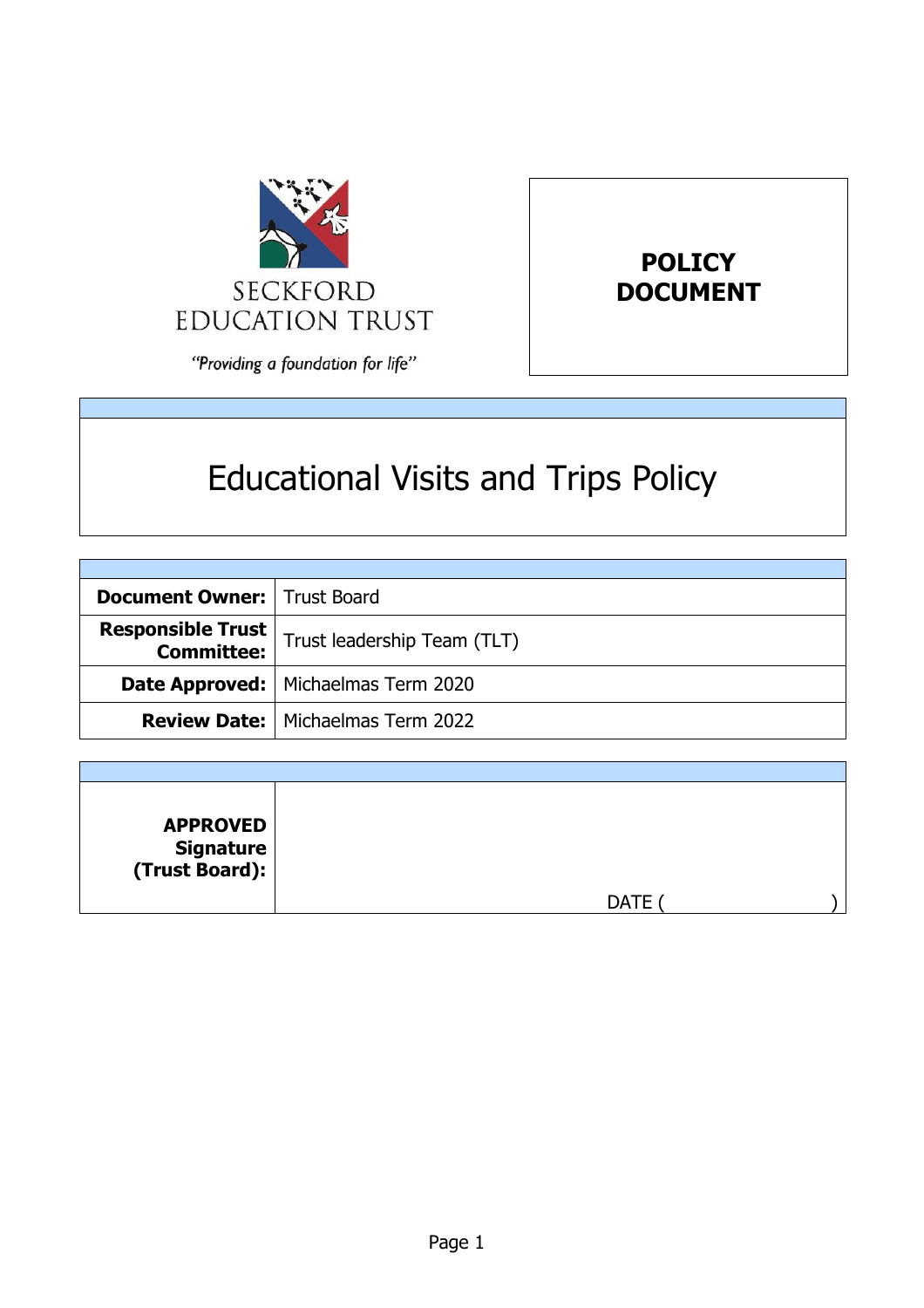#### 1. Other relevant policies and documents

- Behaviour Policy
- Charging and Remissions Policy
- Curriculum Policy
- Health and Safety Policy
- Health and Safety Manual
- Inclusion Policy
- Learning and Teaching Policy
- Safeguarding Policy
- Safeguarding Procedures Manual
- DfE quidance on school trips and visits

# 2. Explanation of terms used in the policy

'Trust' = Seckford Education Trust 'School(s)' = Schools within the Trust EVC = Educational Visits Co-ordinator

# 3. Purpose of the policy

This document outlines the policy for Educational Visits and Trips for Schools within the Trust. This policy covers the Trust and all its Schools and as such there is no need for each School to have its own policy.

# 4. Policy statement

The Trust has formally adopted, the Norfolk 'Guidance for Offsite Visits'. <http://oeapng.info/> and as outlined on EVOLVE [https://suffolkvisits.org.uk.](https://evolve.edufocus.co.uk/evco6/evchome_public.asp?domain=suffolkvisits.org.uk) Further procedures have been agreed with the Trust Board to ensure that this policy is adhered to.

The Trust and its Schools have a strong commitment to the added value of learning outside the classroom and beyond the school premises. They will seek to provide a broad and balanced range of learning outside the classroom opportunities for all students.

Each year the school will arrange a number of activities that take place off the school site and out of school hours, which support the aims of the school. The range of activities which the Trust Board has given its approval includes:

- Out of hours clubs (music, drama, art, science, sport, homework etc.);
- School sports teams;
- Regular local visits (places of worship, swimming, other local amenities);
- Day visits for particular groups;
- Residential visits;
- Overseas visits and exchanges;
- Adventurous Activities.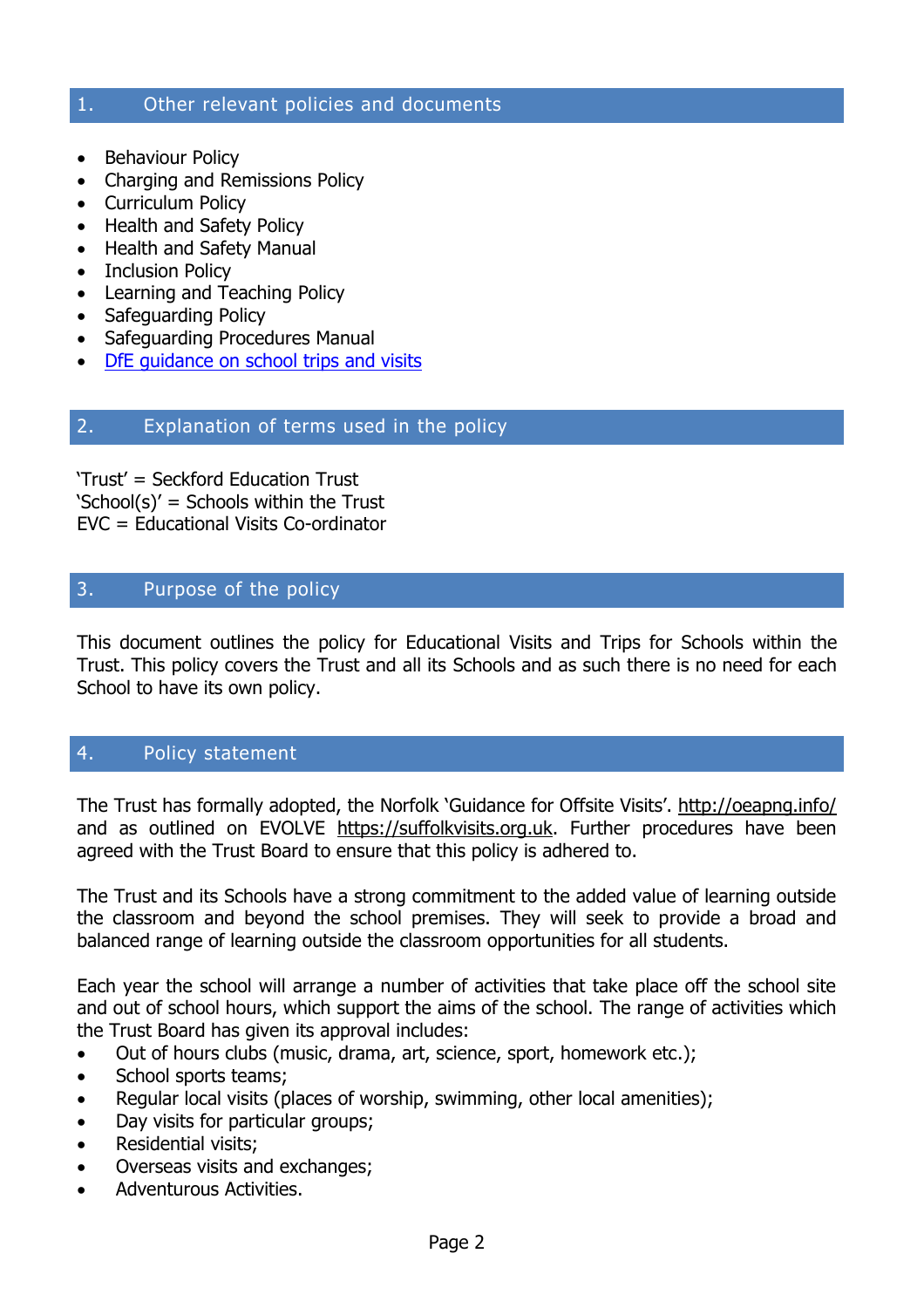This document sets out the policies for approval, staffing, charging, risk assessments and emergency procedures for these activities, and also identifies when parent / carer consent is required.

# 5. Approval procedures

The Trust Board has delegated the consideration and approval of offsite visits and activities to the Heads of School. The Head of School is entitled to nominate a member of the Extended Leadership Team as the EVC in each School. The Trust Board has approved the appointment of the EVC in each school as:

- Harry Neale at SET Beccles
- Jess Urey at SET Causton
- Chris Beales at SET Ixworth
- Polly Collins at SET Maidstone
- James Woolven at SET Saxmundham

Each EVC has received training by the Local Authority.

Before a visit is advertised to parents / carers the Head of School and EVC will approve the initial plan. The Head of School / EVC will also approve the completed plan and risk assessments for the visit before departure. This will be undertaken using EVOLVE as the planning and approval system, available at [http://www.suffolkvisits.org.](http://www.suffolkvisits.org/)

For Trust-wide trips and visits, i.e. those that involve students from across the Schools, the Chief Operating Officer will be required to approve the initial plan and then the finalised risk assessment before it is then submitted to the EVC / Local Authority. This replaces step 1 of the Education Visit Checklist found in Appendix 1.

Staff leading trips should use the Trust's Education Visit Checklist when planning for a trip or visit. This can be found in Appendix 1.

The Trust has agreed a policy for categorising its visits in line with guidance produced by the Local Authority:

- Level 3 visits must be approved via EVOLVE and the LA's on-line approval gained;
- Level 2 day visits approved at school level on EVOLVE by EVC and the Head of School
- Level 1 local regular day visits use EVOLVE to record and approve all visits.

It confirms that set of standard operating procedures or generic risk assessments existed for these visits. (These are posted in the EVOLVE Document Library for the Schools).

#### KEY:

**Level 3** = Overseas, Residential or Adventurous visits

**Level 2** = Day visits not in your establishments list of Level 1. [These must be approved on-line at school level on EVOLVE].

**Level 1** = Local and regular visits that have generic risk assessments and standard operating procedures.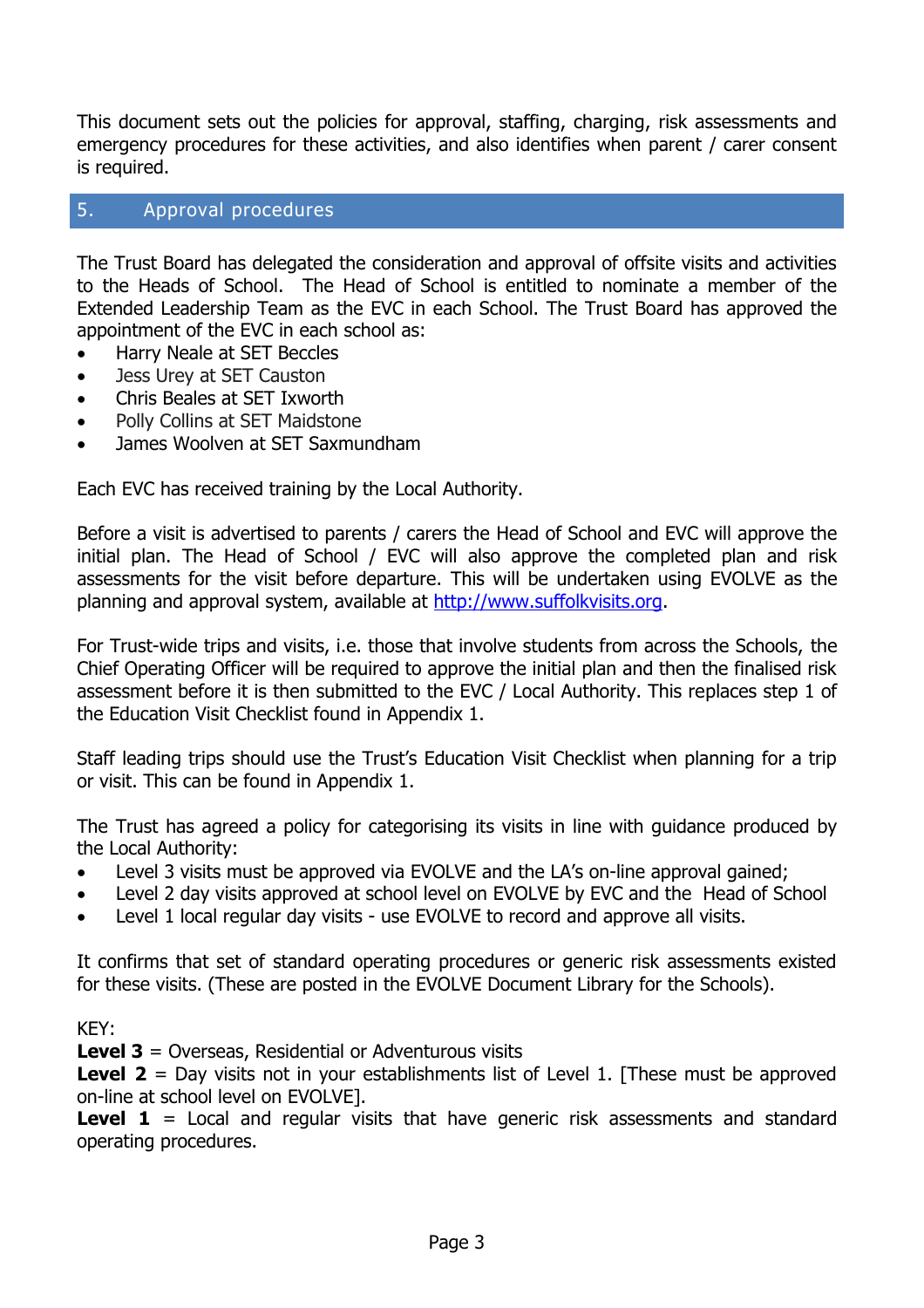# 6. Staffing

The Trust recognises the key role of accompanying staff in ensuring the highest standards of learning, challenge and safety on a school visit.

Staff are encouraged and supported to develop their abilities in organising and managing visits. There will be a system within each school to allow less experienced members of staff to work alongside more experienced colleagues on visits. The selection of staff for offsite visits will be a key priority in the initial approval of any proposed visit. Staff will be suitably qualified and experienced for proposed activities.

The Trust values and recognises the contribution of volunteer adults and parent / carer helpers assisting with offsite activities and visits. Any volunteer will be approved by both the Head of School / EVC and Visit Leader and is entered on the voluntary helpers list kept by the School. They will be carefully briefed on the scope of their responsibility. Where it is appropriate the School will ensure that DBS screening is available for volunteers.

The appointed Visit Leader will be fully supported in the tasks required to arrange the visit. This will include, as necessary, making time or finances available to conduct an exploratory visit, briefing teachers and / or other staff, accessing training courses, reviewing and evaluating the visit or identifying time when the leader and EVC might work in partnership to undertake planning and risk assessments.

Visit staff will not be under the influence of alcohol or other drugs such that their ability to recognise hazards or respond to emergencies is in any way restricted.

#### 7. Risk assessment

The Visit Leader will seek to identify any significant risks from any activity that is under their control and take appropriate steps to ensure all participants are safe. Good practice precautions and safety measures will be taken and this will be recorded in a risk assessment.

#### 8. External activity providers

Where external contractors are involved in organising all or part of the visit, the contract will be made with the School on behalf of the students. All payments for the visit will be made through the School accounts.

The Visit Leader will make appropriate checks before committing the School to the contract. This will include seeking assurances about health and safety, and any accreditation and licensing. Wherever possible the School will seek to use holders of the Learning Outside the Classroom Quality Badge for which no Providers Contracts or other assurance checks are required.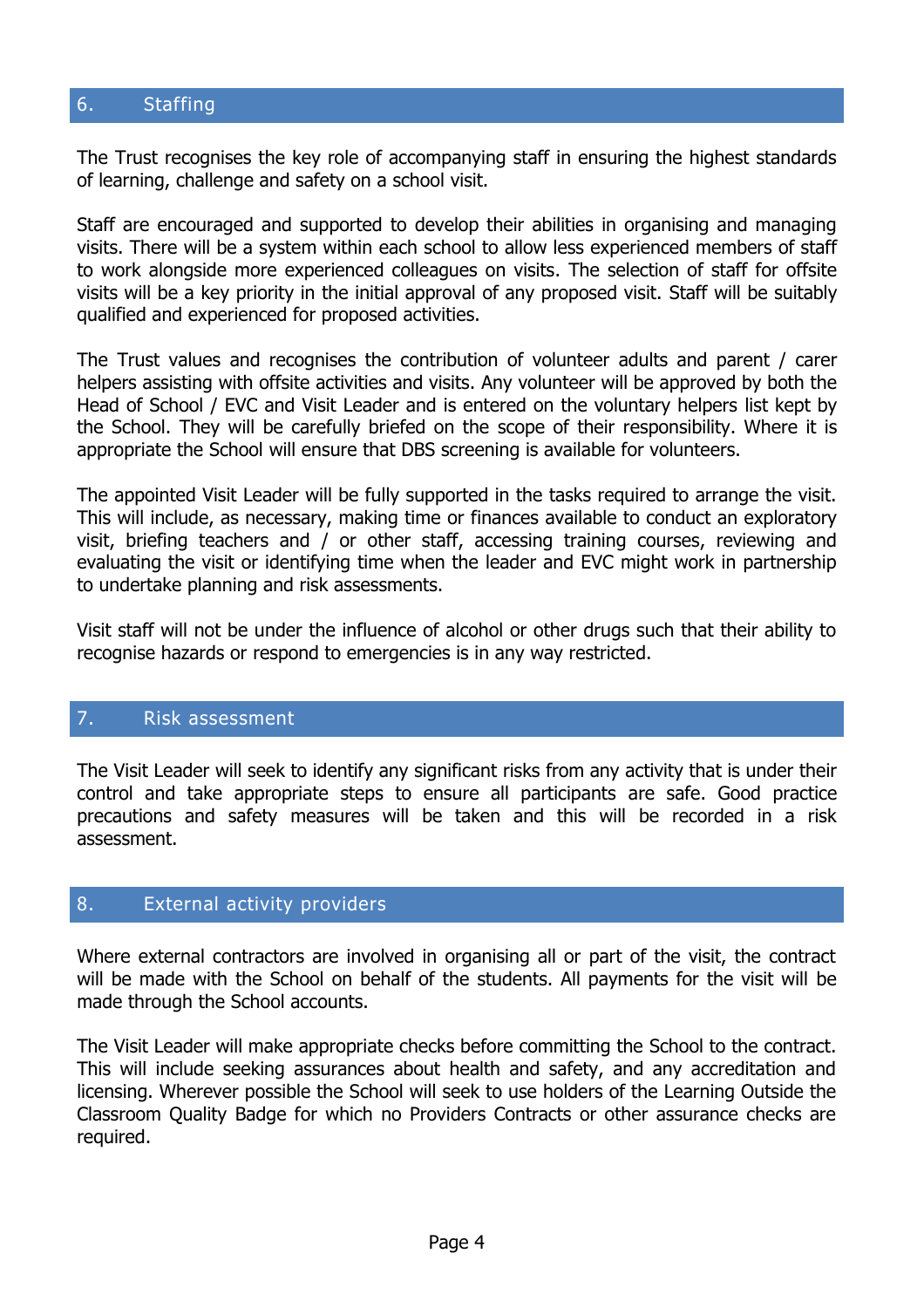#### 9. Parental / Carer consent

Written consent from parents / carers will not be required for students to take part in the majority of off-site activities organised by the Trust and its Schools as most of these activities take place during school hours and are a normal part of a student's education at school. Additionally, newer versions of the Database Information Request Booklet have a generic consent form for Educational Visits and Trips, which should negate the need for any consent to be sought ever time there is a trip. However, parents / carers will be told where their child will be at all times and of any extra information or measures required.

Written consent will be requested for activities that need a higher level of risk management or those that take place outside school hours. The Trust has a standard form, which will be used for this purpose.

As part of the parent / carer consent they will be fully informed of the activities and arrangements for the visit. For all residential visits parents / carers will be invited to a briefing meeting where they can ask for clarification of any aspect of the itinerary and organisation of the visit.

The Trust has policies for Charging and Remissions, Behaviour and Inclusion, which apply to all visits.

#### 10. Expectations of students and parents / carers

The Trust has a clear code of conduct for educational visits based on the Trust Behaviour Policy. This code of conduct will be part of the condition of booking by the parents / carers. Students, whose behaviour is such that the Visit Leader is concerned for their safety, or for that of others, can be withdrawn from the activity. The Visit Leader will consider whether such students should be sent home early and parents / carers will be expected to cover any costs of the early journey home.

#### 11. Emergency procedures

The relevant School will appoint a member of their Senior Leadership Team as the emergency contact for each visit. All major incidents should immediately be relayed to this person, especially those involving injury or that might attract media attention.

The Visit Leader will leave full details of all students and accompanying adults on the visit with the emergency contact, including the home contact details of parents / carers and next-of-kin, as appropriate.

All incidents and accidents occurring on a visit will be reported back and recorded following normal Trust procedures for reporting and investigating accidents.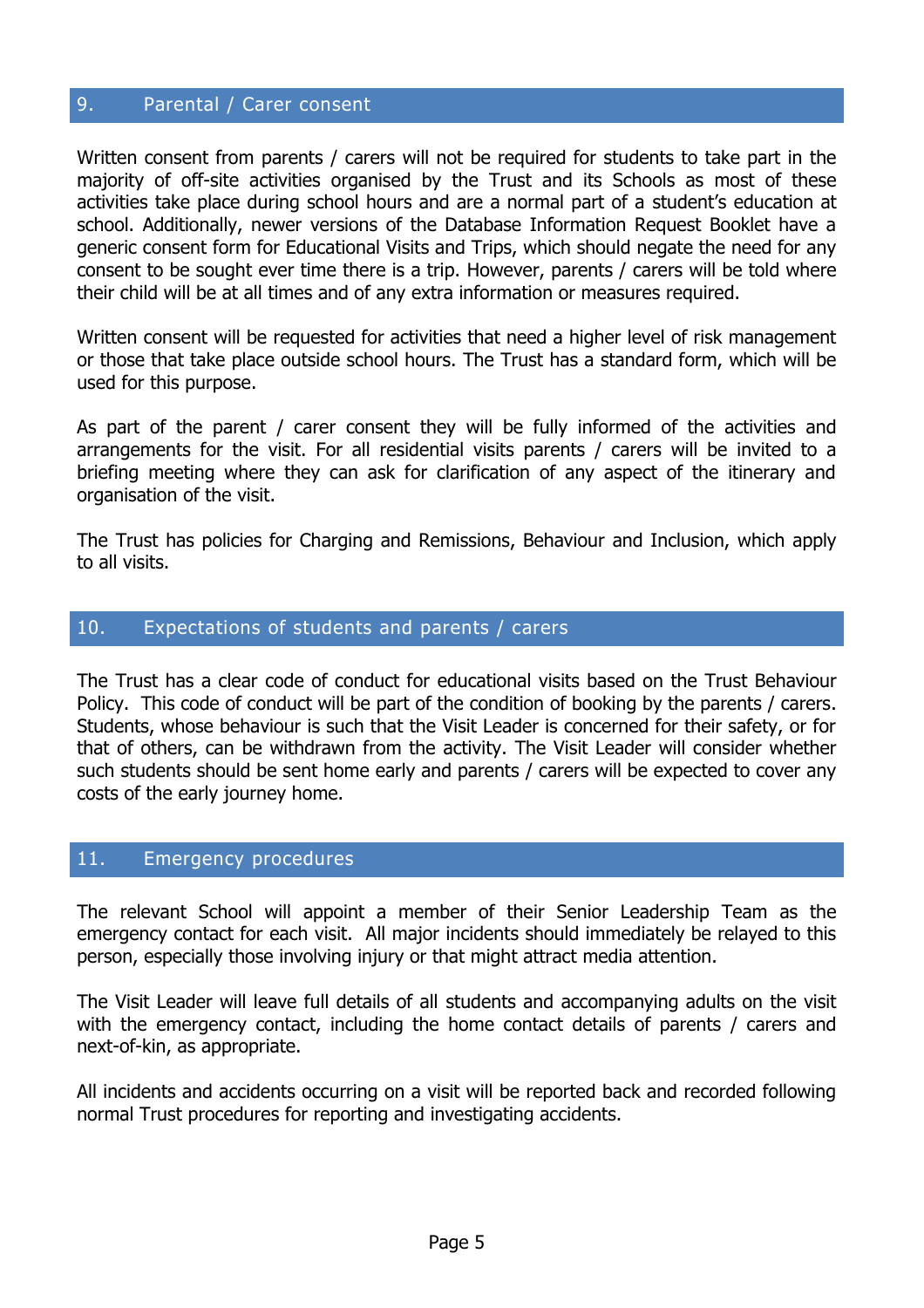#### 12. Review by the LA

By buying into the EVOLVE system, the Trust has entered into a partnership with the Local Authority to utilise support for its arrangements for offsite visits. Where necessary the Trust and its Schools will seek advice from the Adviser for Outdoor Learning.

All visits that involve an overnight stay, going abroad and any that involve adventurous activities will be notified to the LA prior to departure. The LA will provide an independent reassurance check of the plan and the precautions and safety measures that will be taken.

Some sample monitoring will also be undertaken by the LA and the Trust agrees to facilitate this when and where required. Any advice provided will be fully considered prior to the trip taking place.

#### 13. Charging for activities and site visits

The Trust and its Schools may invite, but not require, parents / carers to make voluntary contributions for educational activities in order to enhance what is otherwise provided. There is no obligation to contribute and students will not be treated any differently according to whether or not their parents / carers have made a contribution.

The level of contribution will be calculated for each activity and may include, for example, an element to cover the participation by young people from low-income families or the cost of travel for accompanying teachers. Some activities may not take place if parents / carers are reluctant to support it.

The Trust will comply with the law in relation to charges that may be made for the cost of activities provided outside school hours, within school hours and for board and lodging on residential courses, where those laws apply to Schools.

More information is available in the Charging and Remissions Policy.

#### 14. Complaints

Any complaints about this policy from outside the Trust should be made in accordance with the Trust's Complaints Policy. Any other complaints should be brought to the attention of the Head of School of the relevant School in the first instance. Serious issues could be raised through the Trust's Whistleblowing Policy.

#### 15. Compliance and performance monitoring

The Trust Board will review this policy every two years and ensure that practice across all schools is in line with this policy. Any review will take into account the most up-to-date legislation and guidance.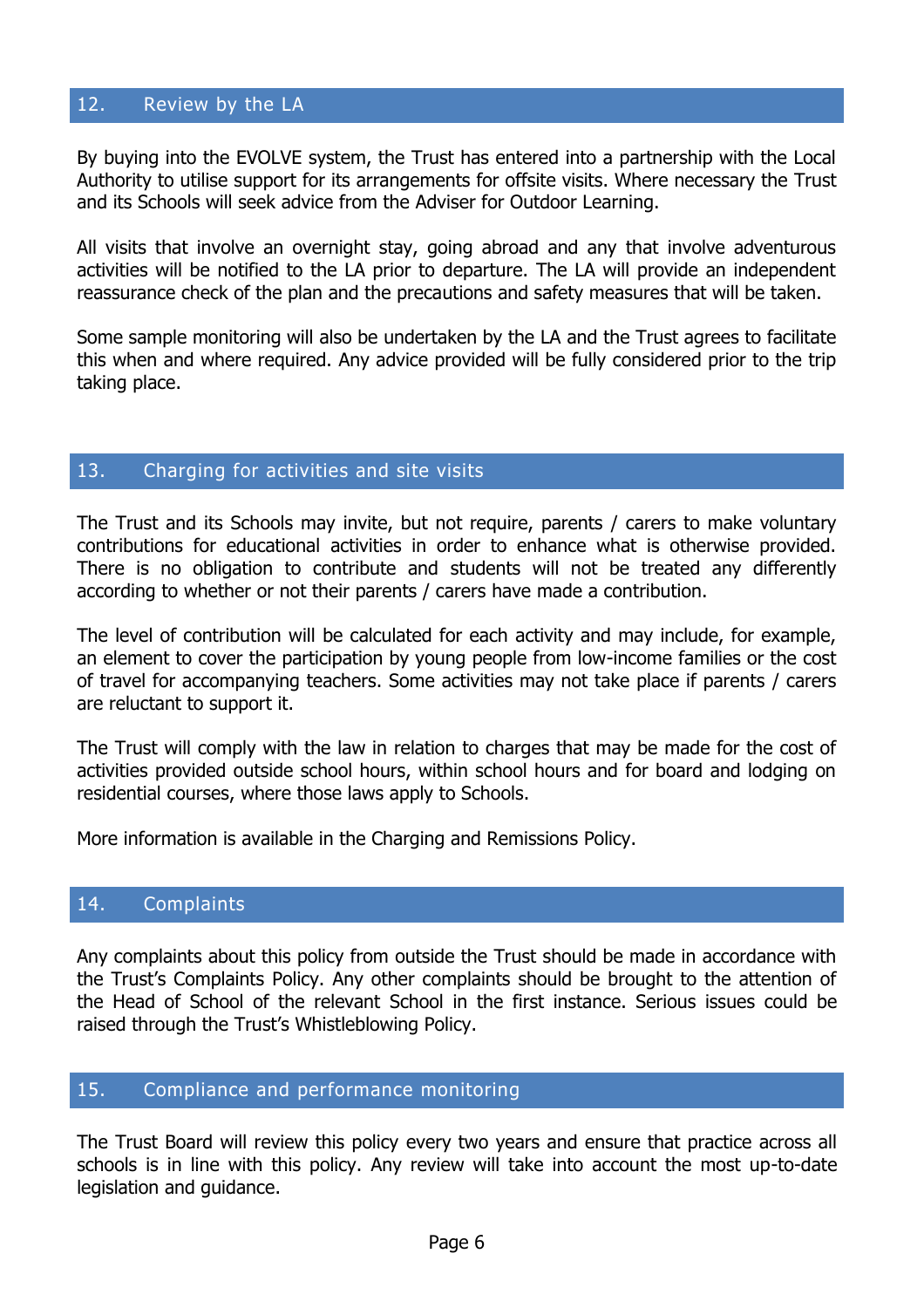The Trust has identified a range of Assurance Methodologies as tools by which compliance with polices can be tested. Those most relevant to this policy include:

- Internal Audit
- Random testing by line managers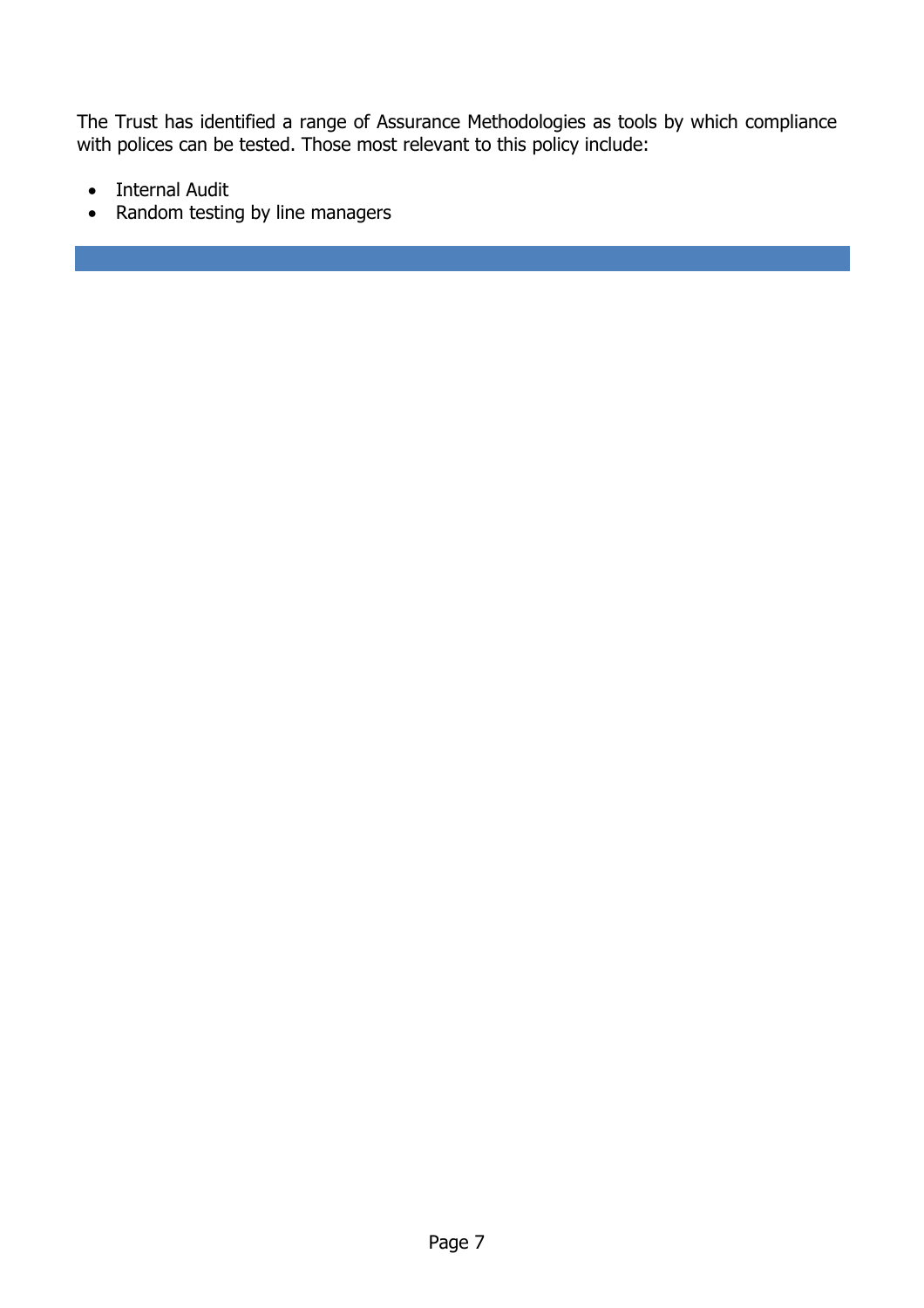

"Providing a foundation for life"

# **Educational Visit Checklist**

"The Trust and its Schools have a strong commitment to the added value of learning outside the classroom and beyond the school premises. They will seek to provide a broad and balanced range of learning outside the classroom opportunities for all students." (Trust Educational Visits and Trips Policy)

Please follow this procedure in order when planning / preparing for and carrying out an educational visit:

| 1. Inform Line Manager and the Educational Visits Co-ordinator<br>(EVC) you wish to carry out a trip*                                   |  |
|-----------------------------------------------------------------------------------------------------------------------------------------|--|
| 2. Complete an 'Educational Visit / Trip Request Form (V1)'                                                                             |  |
| 3. Check the whole school diary with the Senior Admin. Assistant<br>(SAA)                                                               |  |
| 4. Prepare costings for the trip and budget, considering any<br>subsidy                                                                 |  |
| 5. Announce in briefing your request to run a trip $-$ check<br>availability of students                                                |  |
| 6. Provisionally book event and transport                                                                                               |  |
| 7. Begin completing 'EVOLVE' with all the necessary documents                                                                           |  |
| 8. Prepare a letter for students / parents / carers which must go<br>through the SAA to check for Trust standards                       |  |
| 9. First stage 'EVOLVE' approval from EVC                                                                                               |  |
| 10. Liaise with the Assistant Headteacher for cover requirements<br>11. Liaise with SENCO for availability of support staff if required |  |
| 12. Send letter home including details of how to pay with standard<br>Trust visit consent slip                                          |  |
| 13. Collect student responses with any monies via<br>the<br>administration team                                                         |  |
| 14. <b>Confirm</b> booking of event and transport after receiving consent<br>slips and money                                            |  |
| 15. Complete 'EVOLVE' including planning documents / risk<br>assessment                                                                 |  |